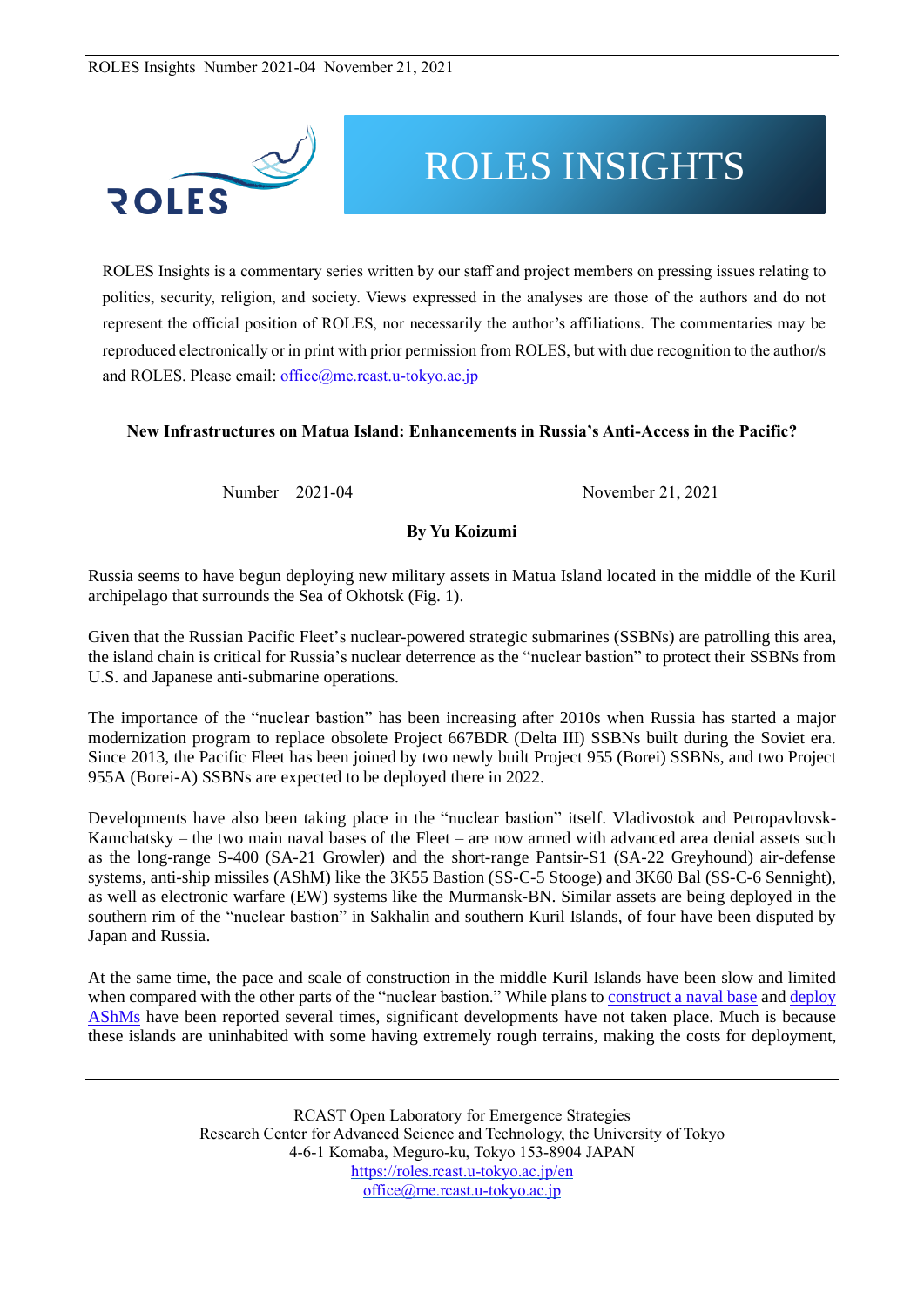operation and maintenance of units are considerably high. Essentially, the only significant development in the middle Kurils was the construction of a 1,400m runway paved with steel panels in Matua Island in 2016.



However, recent satellite imagery reveals that some military infrastructures are being constructed on Matua Island from October this year.

As is shown in Fig. 2, 3, and 4, the small camp site on the eastern coast of the Island originally built for expeditionary scientific research has been enlarged by several times, and small numbers of military tents and obsolete buildings have been replaced by new container units. The western side of the camp site has been transformed into aprons paved with concrete panels, along with the construction of two large hangers (30m long, 10m wide).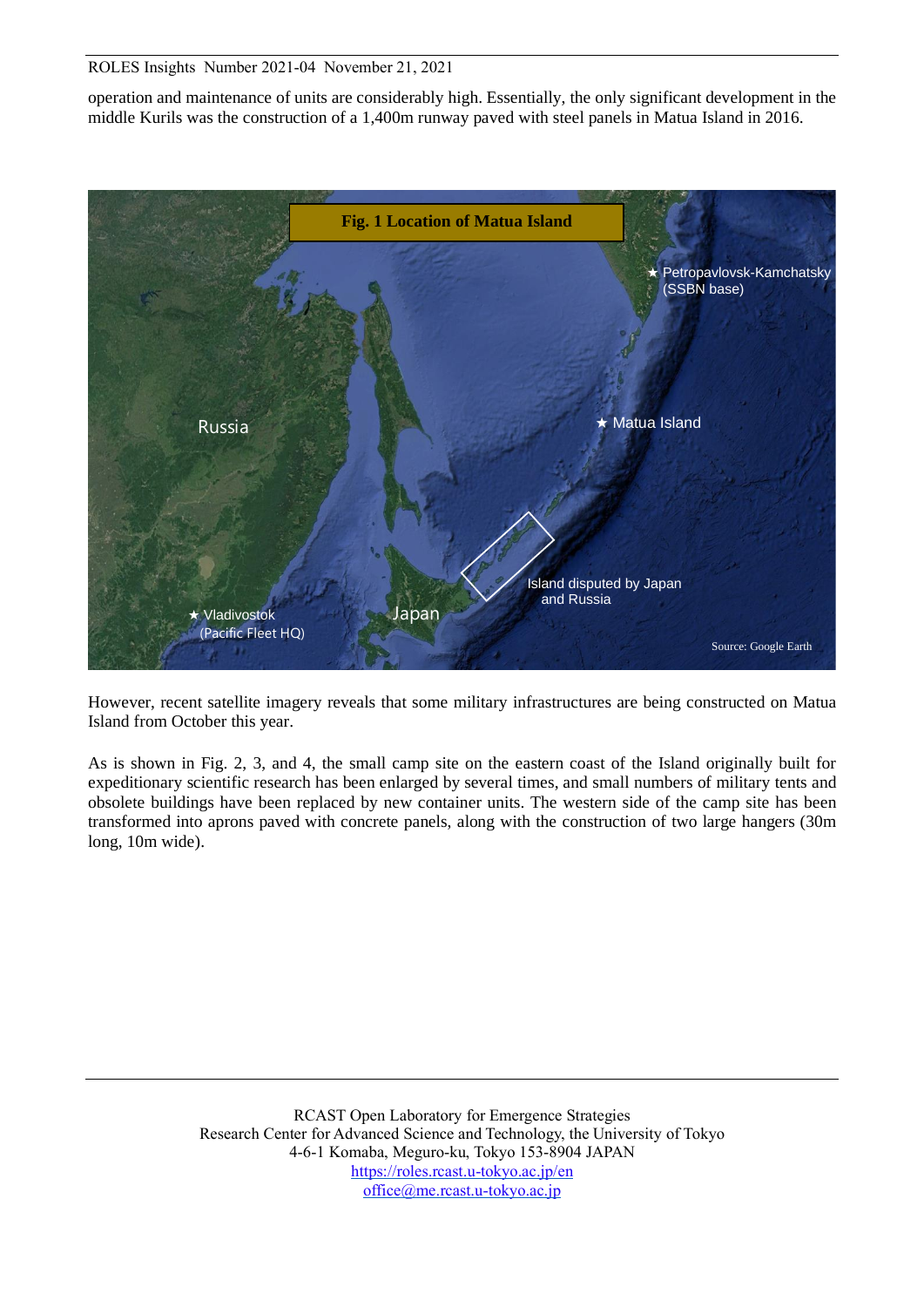

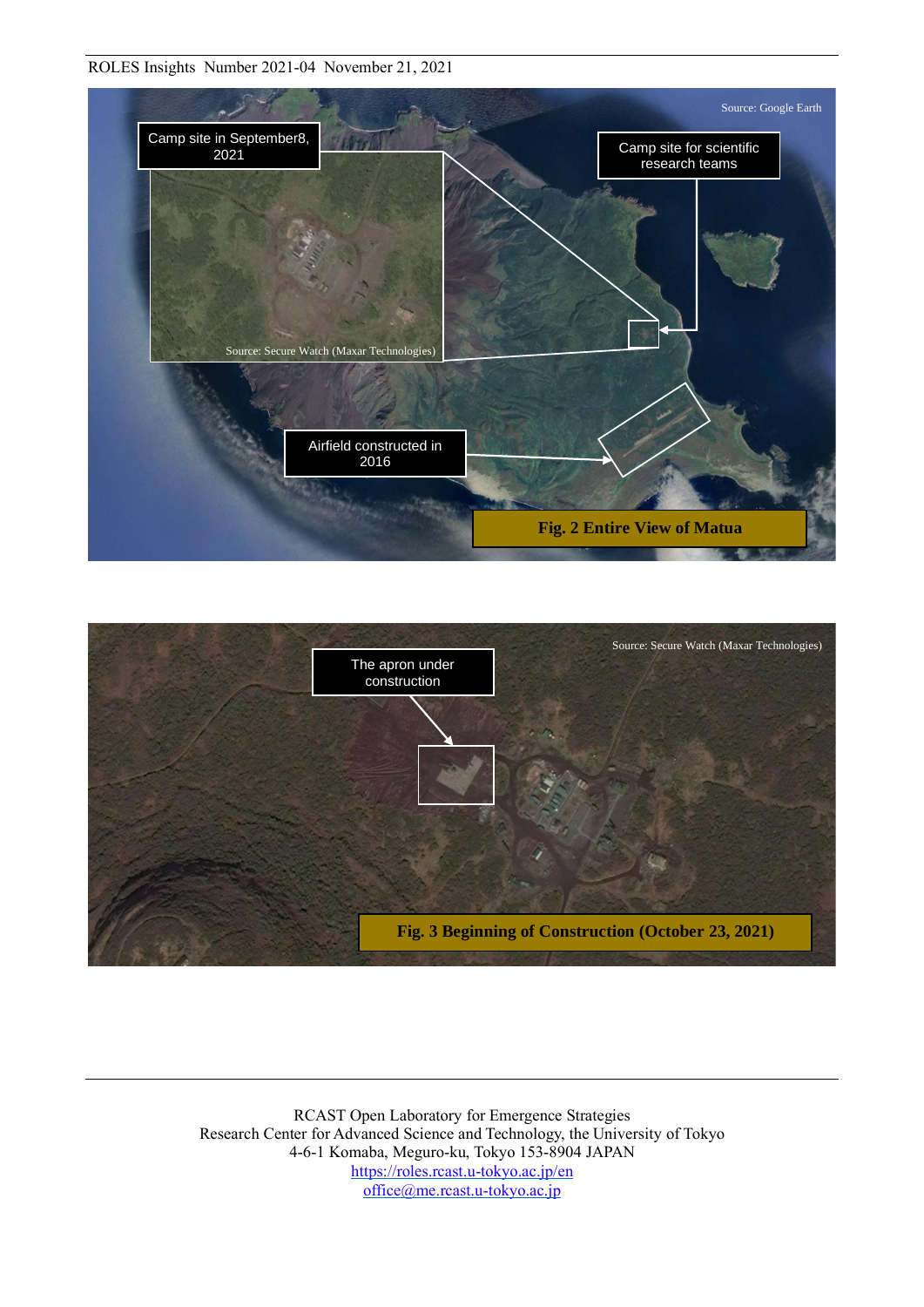

At this stage, it is unclear whether the infrastructural developments on Matua Island indicates the start of Russian military build-ups in middle Kuril Islands. There is still the possibility that this is just the construction of a new scientific research facility, and newly built hangers are too small when compared to the AShM units deployed in other parts of the Kuril archipelago. For example, in the case of Kunashiri and Etorofu, disputed islands between Japan and Russia, each of the AShM hangars measure approximately 130m long and 30m wide. Nevertheless, the presence of large aprons in front of hangers matches with the features of AShM facilities. For example, the AShM hangers in Kunashiri and Etorofu have such aprons to park and maintain the AShM battalion vehicles.

In addition, two launch pad-like facilities have been constructed in Matua as shown in Fig. 5. Given that the construction of the launch pads took place almost at the same time as the hangers, it is reasonable to consider those to be interrelated. Furthermore, Russian AShM units are often accompanied by launch pads around their basing facilities. Thus there are reasons to believe that the developments on Matua Island also follows that pattern.

The abovementioned facts strongly suggest that the latest developments in Matua Island are indeed the construction of Russia's first AShM base in the middle Kurils. While the most likely assets deployed there are the SS-C-5 and/or the SS-C-6 AShMs, smaller assets could also be deployed. In 2019, Russia unveiled a new type of small AShM launch systems known as the Rubezh-ME that consists of launch vehicles with Kh-35U AShM canisters, a Monolit-B fire control radar, and a command post unit mounted on KamAZ-6350 off-road trucks (Fig. 6). Even though the individual capacity of the Rubezh-ME is much smaller than SS-C-6, which is equipped with eight Kh-35U canisters, its compact size makes it possible for a whole battalion to be accommodated in small hangers like those in Matua.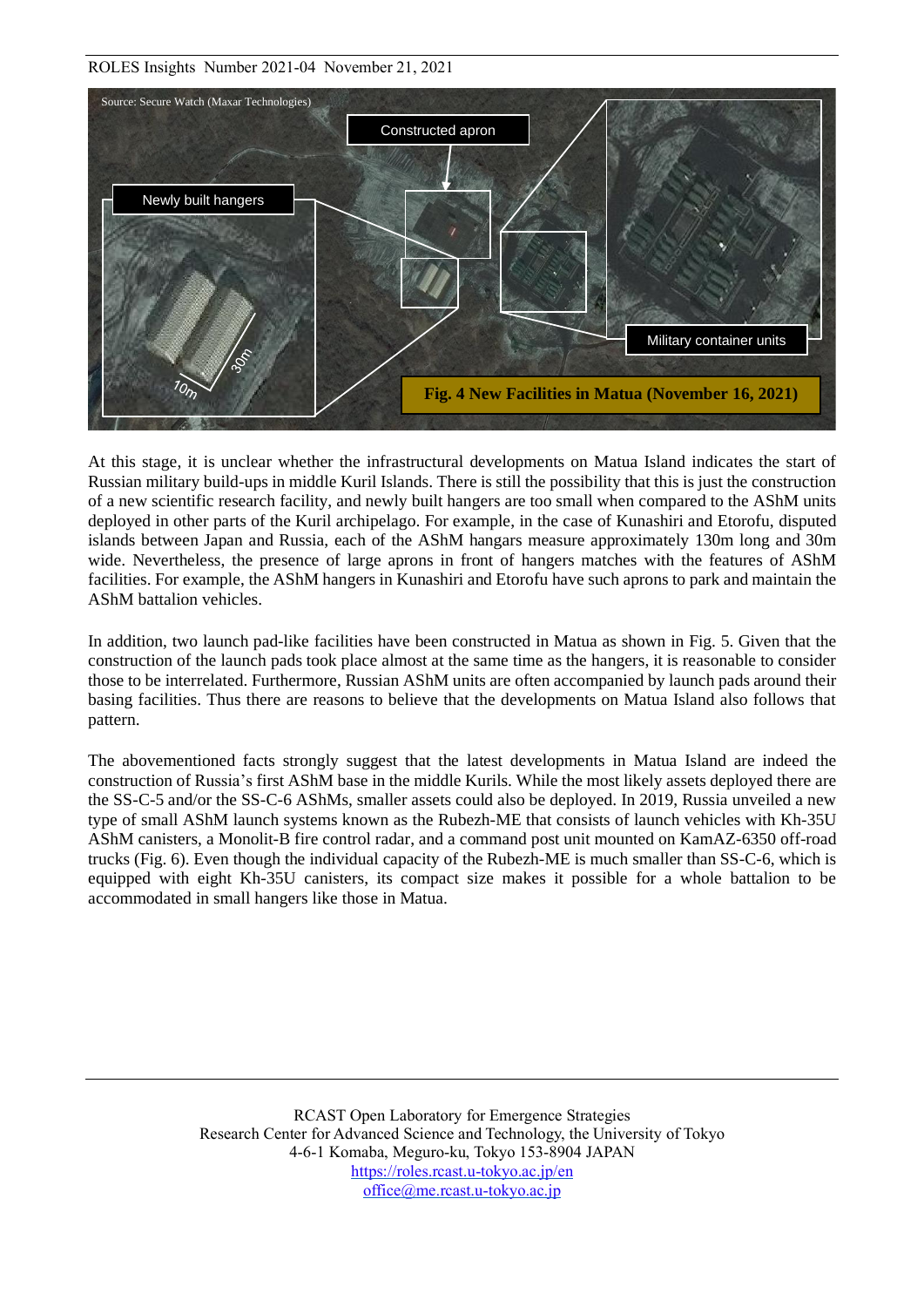